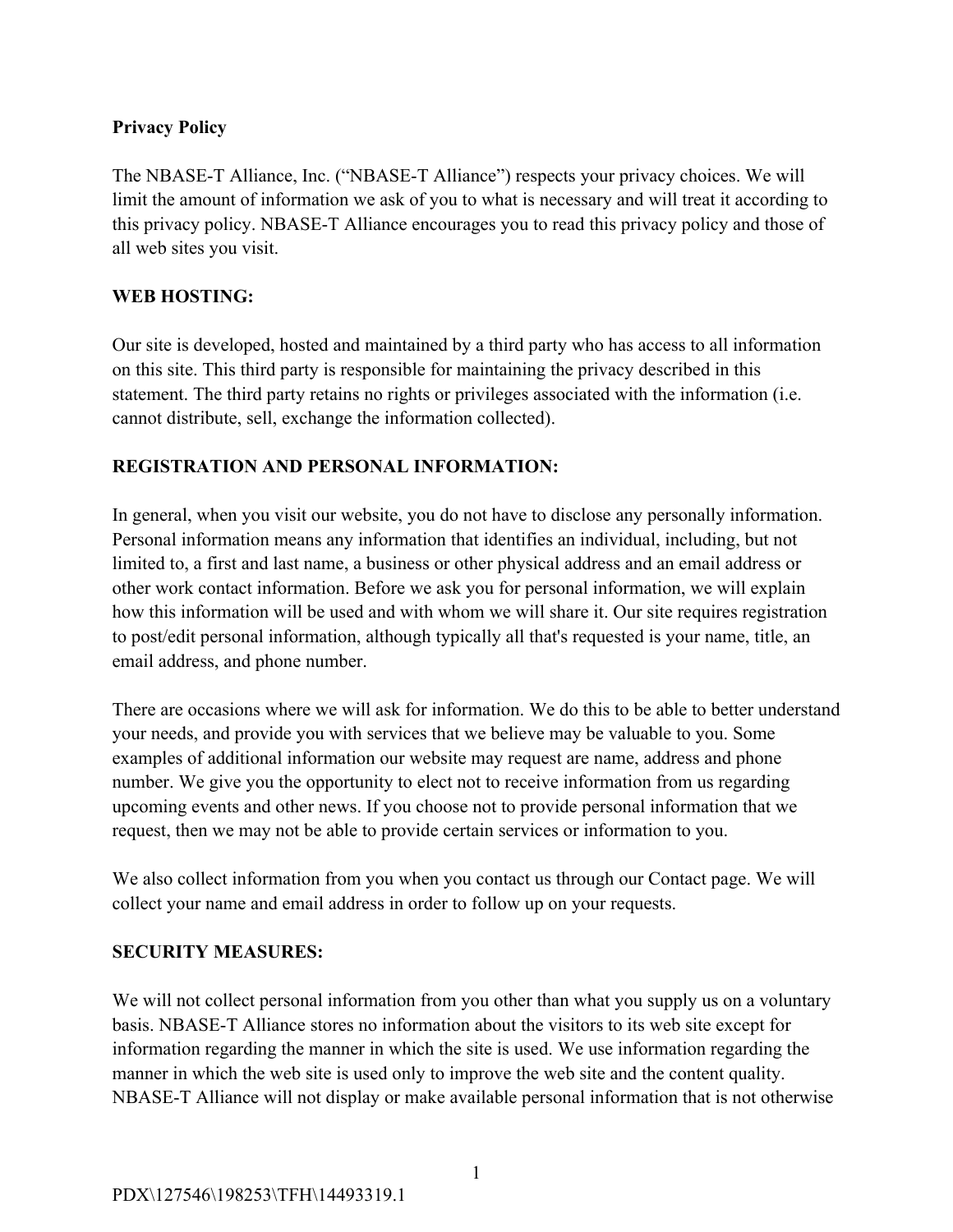publicly available. NBASE-T Alliance processes personal information on our servers in the United States of America and in other countries. In some cases, we may process personal information on a server outside your own country.

We protect the personal information you share with us. Access to your personal information is limited to people who need it to do their job. We will not disclose your personal information to any third party without receiving your permission.

NBASE-T Alliance shares personal information with other companies or individuals outside of NBASE-T Alliance only in the following limited circumstances:

- We have your consent. We require opt-in consent for the sharing of any sensitive personal information.
- We provide such information to our subsidiaries, affiliated companies or other trusted businesses or persons for the purpose of processing personal information on our behalf. We require that these parties agree to process such information based on our instructions and in compliance with this policy and any other appropriate confidentiality and security measures.
- We have a good faith belief that access, use, preservation or disclosure of such information is reasonably necessary to: (a) satisfy any applicable law, regulation, legal process or enforceable governmental request, (b) enforce applicable terms of service, including investigation of potential violations thereof, (c) detect, prevent, or otherwise address fraud, security or technical issues, or (d) protect against imminent harm to the rights, property or safety of NBASE-T Alliance, its members, or the public as required or permitted by law.

If NBASE-T Alliance becomes involved in an assignment, merger, acquisition, or any form of sale of some or all of its assets, we will provide notice before personal information is transferred and becomes subject to a different privacy policy.

We may share with third parties certain pieces of aggregated, non-personal information, such as the number of users who visited a certain part of our site, for example, or how many users clicked on a particular link. Such information does not identify you individually.

### **LINKED WEB SITES:**

We provide links to third party sites. Since we do not control these web sites, we encourage you to review the privacy policies posted on these (and all) third party sites. NBASE-T Alliance is not responsible for the privacy practices of those sites and cannot be held liable for any use of private data that they may create.